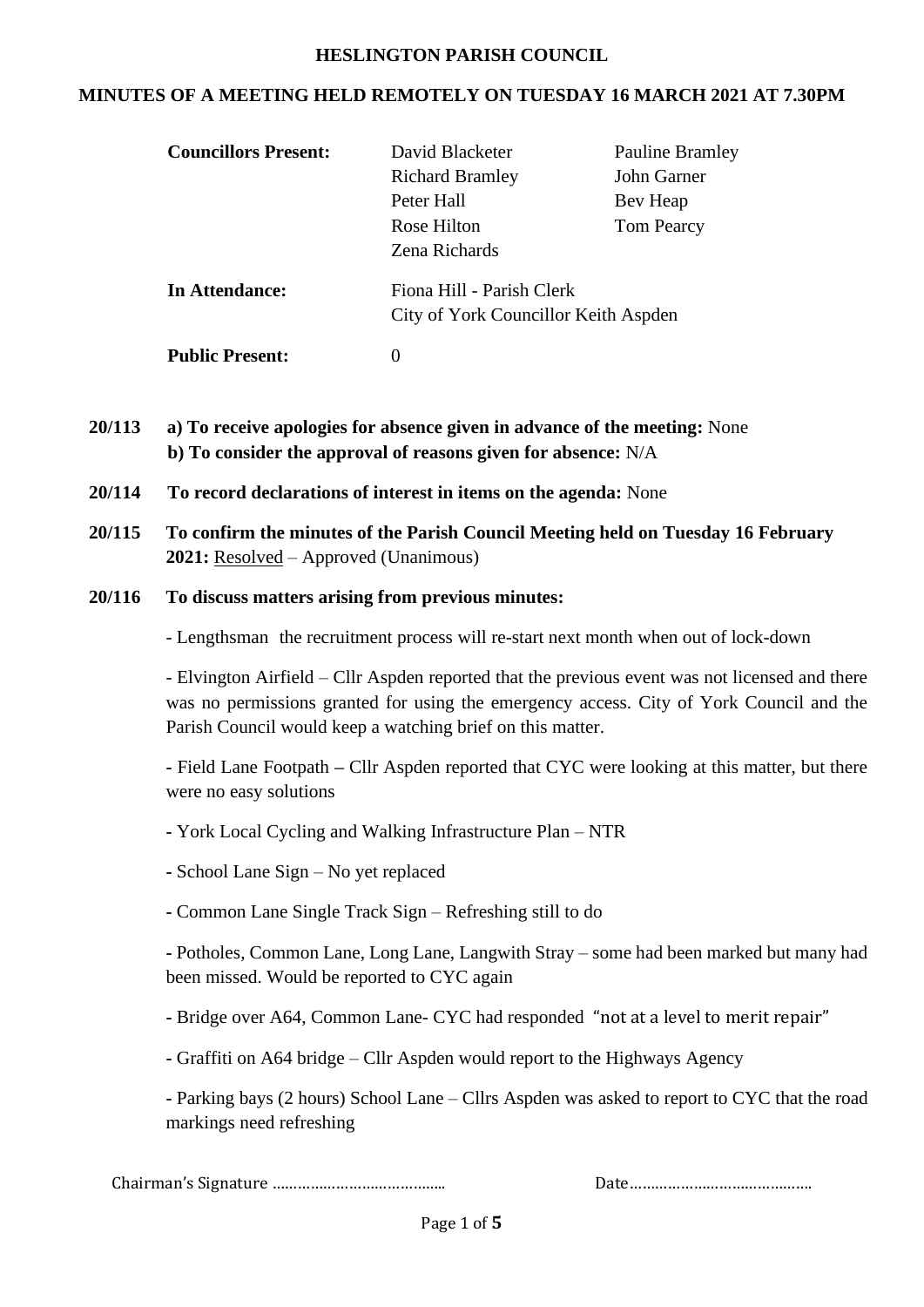**-** School Lane issues – Cllr Aspden reported that discussions were ongoing, but the balancing of bollards versus parking places would be difficult to resolve

**-** Memorial benches – the second plaque had been fitted, thanks to Cllr Blacketer

**-** University securing Low Lane boundary security fencing

# **20/117 To report and make relevant recommendations on new planning applications:**

**-** 21/00439/TCA - Fell 1no. Sycamore tree in a Conservation Area @ University of York Heslington Hall Resolved – Neutral/No Objections, subject to approval from the City of York Council Conservation/Tree Officer

- 21/00425/FUL - Erection of single storey outbuilding @ The Coach House, Spring Lane Resolved – Neutral/No Comments

## **20/118 To note planning decisions by City of York Council:**

- 20/01858/FUL - Change of use of pavement to mixed use outside seating area in association with the restaurant use of Unit 9 (use class E), and shisha smoking (sui generis use) @ Chutni And Grill Unit 9 Kimberlow Hill Retail Park – Approval

- 21/00072/TCA - Fell 1no. Plum and 2no. Cherry trees in a Conservation Area @ 42 Main Street - Consented

## **20/119 To note matters raised with/by Yorkshire Local Council Association:**

All info received forwarded to Cllrs

- Preparing for the possible return of face-to-face meeting

The legislation which allows Parish Councils to meet remotely currently expires on 07 May 2021, however NALC are lobbying the government for an extension.

- Consultation on Local Government Reorganisation in North Yorkshire

Resolved – The Parish Council would respond as follows "Heslington Parish Council support the case for York remaining as a unitary council, and therefore, reject proposals to merge the Council of York with surrounding rural and coastal council areas"

## **20/120 To discuss financial matters with Responsible Financial Officer:**

- To note bookkeeping report to date for year ending 31 March 2021: The Parish Clerk had circulated the bookkeeping spreadsheet ahead of the meeting. - To adopt/re-adopt policies:
- NTR, will be dealt with at the A.P.C.M.
- Financial Management Internal Controls, Property/Asset Checks, Internal/External Audits
	- The Parish Clerk had circulated the bank statement ahead of the meeting, so Cllr were able to confirm the bank balances as an Internal Control Check.
- To note payments

| - Parish Clerk | Salary | Bacs |
|----------------|--------|------|
|                |        |      |

Chairman's Signature ………………………………….. Date…………………………………….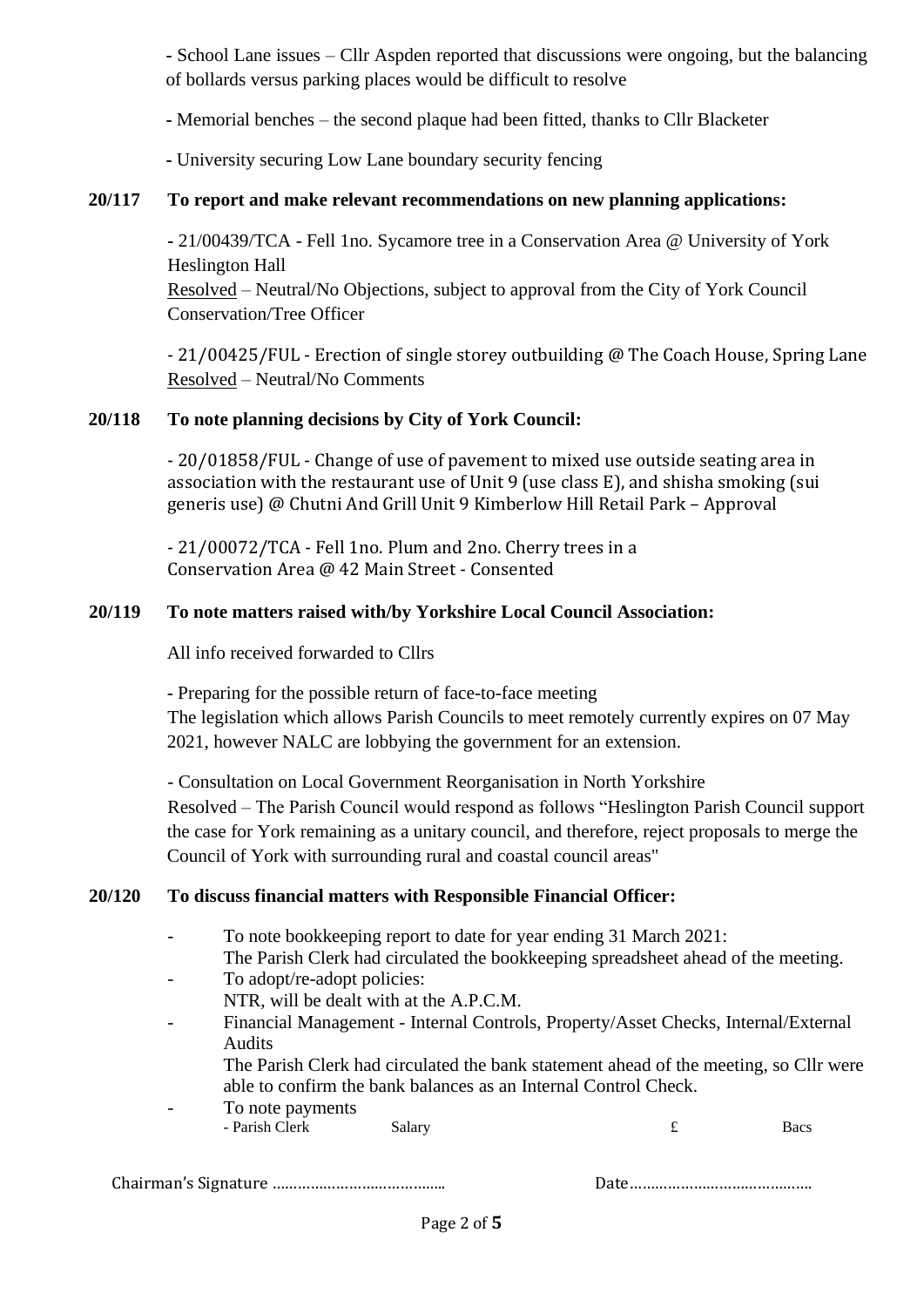#### **20/121 To receive reports from representative of outside bodies as follows:**

- Ward Councillors Cllr Aspden gave updates/ information within the meeting.
- North Yorkshire Police Cllrs noted the February report received and circulated. Attached at the end of the minutes
- Heslington East Community Forum NTR
- Good Neighbourhood Forum NTR
- Ouse and Derwent Drainage Board NTR
- Sports Field The cricket club planning application was now with CYC
- York Environment Forum
	- Membership 2021-2022
	- Resolved Approved (Unanimous)
- Alms Houses -

Cllr Richards reported that vacancy had been filled at Memorial Cottage. External repairs and decorating would hopefully be done this year at Hesketh Cottages

- The Meeting Room –
- No bookings currently. Grasscrete would be fitted to the external parking surface
- Fulford & Heslington Ward Meetings Cllrs Blacker and Bramley had attended the most 8<sup>th</sup> Mar team meeting and the final bids were agreed for this financial year. Hull Rd Ward agreed to match fund "Bus stop footpath widening opp Heslington Hall". Next meet May 18th

### **20/122 To discuss/agree actions with long-standing matters:**

- Appearance of village
	- Painting of utility boxes

Cllrs Blacketer and Garner would photograph the boxes and would list them in order of how badly work was need. Cllrs discussed both using a community graffiti artist and not painting them. A decision was deferred. Noticeboard

Cllr Garner reported that the board would be painted in situ next week.

- Highway Matters NTR
- City of York Council

Article 4 (2) Direction – Edward Freedman had emailed (01Mar21) as follows: "I have now had meetings with the solicitor and with Simon Glazier, DM Team Leader, to try to resolve remaining questions. With regards to your points below:

- The Stables is not listed, but despite the west elevation being visible from Main Street no part of the building faces Main Street and therefore the Direction would have no effect in this case.
- We have concluded that the provisions relating to chimneys and solar panels would apply to 41/42 Main Street, in addition to the rest of the provisions applying to the gable end of no. 41 which faces the road, therefore agree that these properties should be retained within the area of the Direction.

We are still looking for an appropriate way of protecting the imposing nineteenth century boundary wall between Main Street and Laston House, 1 and 15 Hall Park which are modern houses that would otherwise not justify the withdrawal of permitted development rights. The solicitor doesn't consider that it is legally possible to seek to reduce the scope of the Direction for these properties, but it may be worthwhile serving a separate Direction affecting those houses solely for boundaries. However, it may also be that sufficient control to protect the wall exists under the General Permitted Development Order (GPDO). The solicitor is looking into this.

Chairman's Signature ………………………………….. Date…………………………………….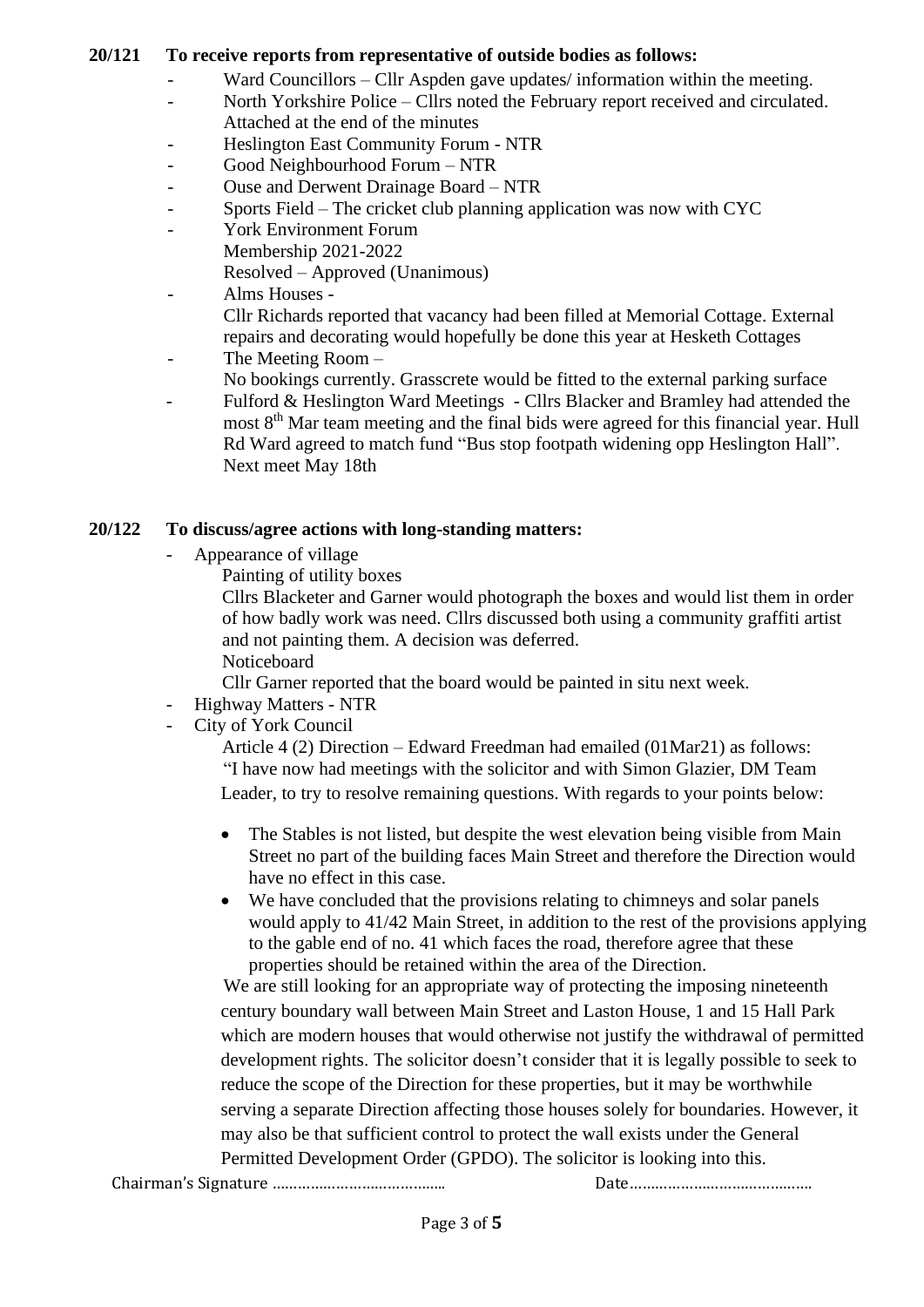Consequently we intend to remove these houses from the Direction, consider the GPDO provisions in relation to this wall separately, and if necessary serve a separate Direction solely for the protection of the wall.

I have requested an amended map which I will forward for consideration by the PC when received".

- Neighbourhood Planning

The Chairman informed the meeting that due to the confidential nature of the matters to be discussed, this would be discussed in private session. Letter from CYC regarding the meeting with the Consultant- emailed to Cllrs

- Local Plan –

Cllr Aspden reported that the inspectors had accepted the CYC timetable following additional evidence. Further hearings would hopefully be held early summer.

- University of York Antisocial Behaviour – currently no issues.
- Communication

Website – this is up to date Broadband – NTR Newsletter – thanks to Cllr Hall for drafting the latest edition. Could be sent to print.

## **20/123 To discuss correspondence received by the council:**

**-** The Revd Catherine Reid had contacted the Parish Council about sending a hamper to a recently bereaved family. The Parish Clerk advised that YLCA advised that it is best practice not to grant funding to individuals.

**-** Letter forwarded to Cllrs – re development of The Retreat Estate

- Concern was expressed re a grey Citroen that been parked on double yellow lines outside The Charles.

Enquiries would be made.

## **20/124 To receive matters raised by members:** None

## **20/125 To note matters raised by members of public:** None

#### **20/126 To confirm the details of the next meeting:**

20Apr21 – Annual Parish Meeting followed by the Parish Council Meeting 04May21 – Annual Parish Council Meeting 18May21, 15Jun21, 20Jul21, 17Aug21, 21Sep21, 19Oct21, 16Nov21, 21Dec21